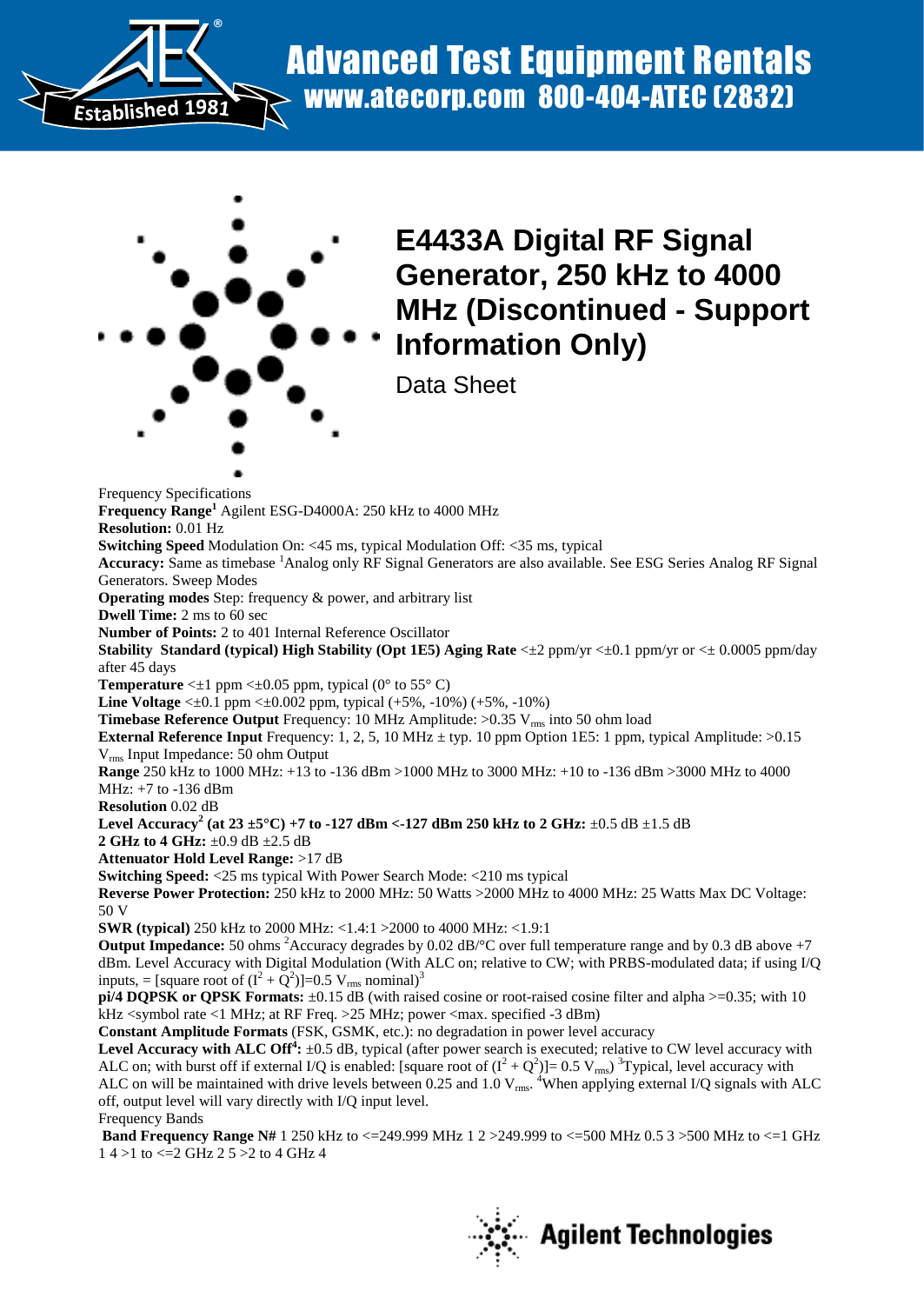Spectral Purity **SSB Phase Noise (typical,at 20 kHz offset)** at 500 MHz: <-120 dBc/Hz at 1000 MHz: <-116 dBc/Hz at 2000 MHz: <-110 dBc/Hz at 3000 MHz: <-104dBc/Hz at 4000 MHz: <-104 dBc/Hz **Residual FM (CWmode, 0.3-3 kHz BW,CCITT, rms):** Phase Noise Mode l: <N x 2 Hz Phase Noise Mode 2: <N x 4 Hz **Harmonics <=+4 dBm output level:** <-30 dBc **Nonharmonics (>3 kHz offset, <+7 dBm output level)** 250 kHz to 1000 MHz: <-65 dBc >1000 MHz to 2000 MHz: <-59 dBc >2000 MHz: <-53 dBc **Subharmonics** <=1000 MHz: None >1000 MHz: <-40 dBc IQ Modulation  $I\&Q$  Inputs: Input Impedance: 50 ohms Full Scale Input:[square root of(I<sup>2</sup>+ Q<sup>2</sup>)]=0.5 V<sub>rms</sub> External Input RF Bandwidth (1 dB):20 MHz, typical Adjustments/Impairments (nominal) DC Offset  $(I + Q)$  independently adjustable): ±100% I/Q Gain Ratio: ±4 dB **DC Vector Accuracy<sup>5</sup>:** (relative to full scale, at <=+7 dBm) Frequency GHz: <0.6 0.6 to 2 2 to 3.7 <=4 Static EVM<sup>6</sup> (rms): <0.75% <0.5% 0.75% <1% Magnitude Error<sup>6</sup> (rms): <0.5% <0.35% <0.5% <0.75% Phase Error<sup>6</sup> (rms): <0.35°  $<$  0.25°  $<$  0.35°  $<$  0.5° Origin Offset dBc:  $<$  46  $<$  46  $<$  40  $<$  40<sup>5</sup>Valid for 10 days after executing internal calibration routine, provided temperature is maintained within  $\pm 5^{\circ}$  C of calibration temperature. <sup>6</sup>Measured at full scale with origin offset removed. Frequency Modulation **Maximum Deviation:** N x 10 MHz **Resolution:** 0.1% of deviation or 1 Hz, whichever is greater **Deviation Accuracy (1 kHz rate, dev. <N x 100 kHz):**  $\leq \pm (3.5\% \text{ of FM deviation} + 20 \text{ Hz})$ **Modulation Frequency Response (deviation = 100 kHz) Path Rates 1 dB Bandwidth 3 dB Bandwidth, typical FM1** dc/20 Hz to 100 kHz dc/5 Hz to 10 MHz **FM2** dc/20 Hz to 100 kHz dc/5 Hz to 1 MHz **Distortion (1 kHz rate, THD, dev. = N x 100 kHz):** <1% Phase Modulation **Maximum Deviation:** N x 90 radians **Resolution:** 0.1% of set deviation **Deviation Accuracy (1 kHz rate):**  $\leq \pm (5\% \text{ of deviation} + 0.01 \text{ radians})$ **Modulation Frequency Response PM Mode Maximum Rates (3 dB BW) Deviation PM1 PM2 Normal BW** N x 90 rad dc to 100 kHz dc to 100 kHz **High BW** N x 2pi rad dc to 1.5 MHz (typ) dc to 1 MHz (typ) N x pi/2 rad dc to 4 MHz (typ) dc to 0.9 MHz (typ) **Distortion (1 kHz rate, THD, dev <N x 90 rad):** <1% Amplitude Modulation fc>500 kHz **Range (envelopepeak<=max specified power):** 0 to 100% **Resolution:** 0.1% **Rates (3 dBBandwidth):** dc/10 Hz to 10 kHz **Distortion(1 kHz rate, THD)** 30% AM: <1.5% 90% AM: <4% **Accuracy(1 kHz rate):**  $\leq \pm (5\% \text{ of setting} + 1\%)$  Wide Band AM **Rate (1 dB Bandwidth, typical)** ALC On: 400 Hz to 10 MHz ALC Off: DC to 10 MHz **Input:** I Input **Impedance:** 50 ohms **Sensitivity:** 0.5 V=100% Pulse Modulation **On/Off Ratio** <=3 GHz: >80 dB >3 GHz: >60 dB **Rise/Fall Times:** 150 ns, typical **Minimum Width** ALC On: 2 µs, typical ALC Off: 0.4 µs, typical **Pulse Repetition Frequency** ALC On: 10 Hz to 250 kHz, typical ALC Off: DC to 1.0 MHz, typical **Level Accuracy** (relative to  $CW$ <sup>7</sup>:  $\pm 0.5$  dB, typical **External Input:** Ext 2 **Input Voltage** RF On: >+0.5 V, nominal RF Off: <+0.5 V, nominal **Input Impedance:** 50 ohms, nominal **Internal Pulse Generator** Squarewave Rate: 0.1 Hz to 50 kHz Pulse Period: 16 µs to 30 sec Pulse Width: 8 µs to 30 sec Pulse Resolution: 4  $\mu$ s <sup>7</sup>Typical, level accuracy with ALC on will be maintained with drive levels between 0.25 and 1.0 Vrms. Burst Envelope **On/Off Ratio**  $V_{IN}$ **:** <=-1.05 V <=3 GHz: >75 dB >3 GHz: >65 dB **Rise/Fall Time:** <2 µs, typical **Minimum Burst Repetition Frequency** ALC On: 10 Hz, typical ALC Off: DC **External Input:** Ext 1

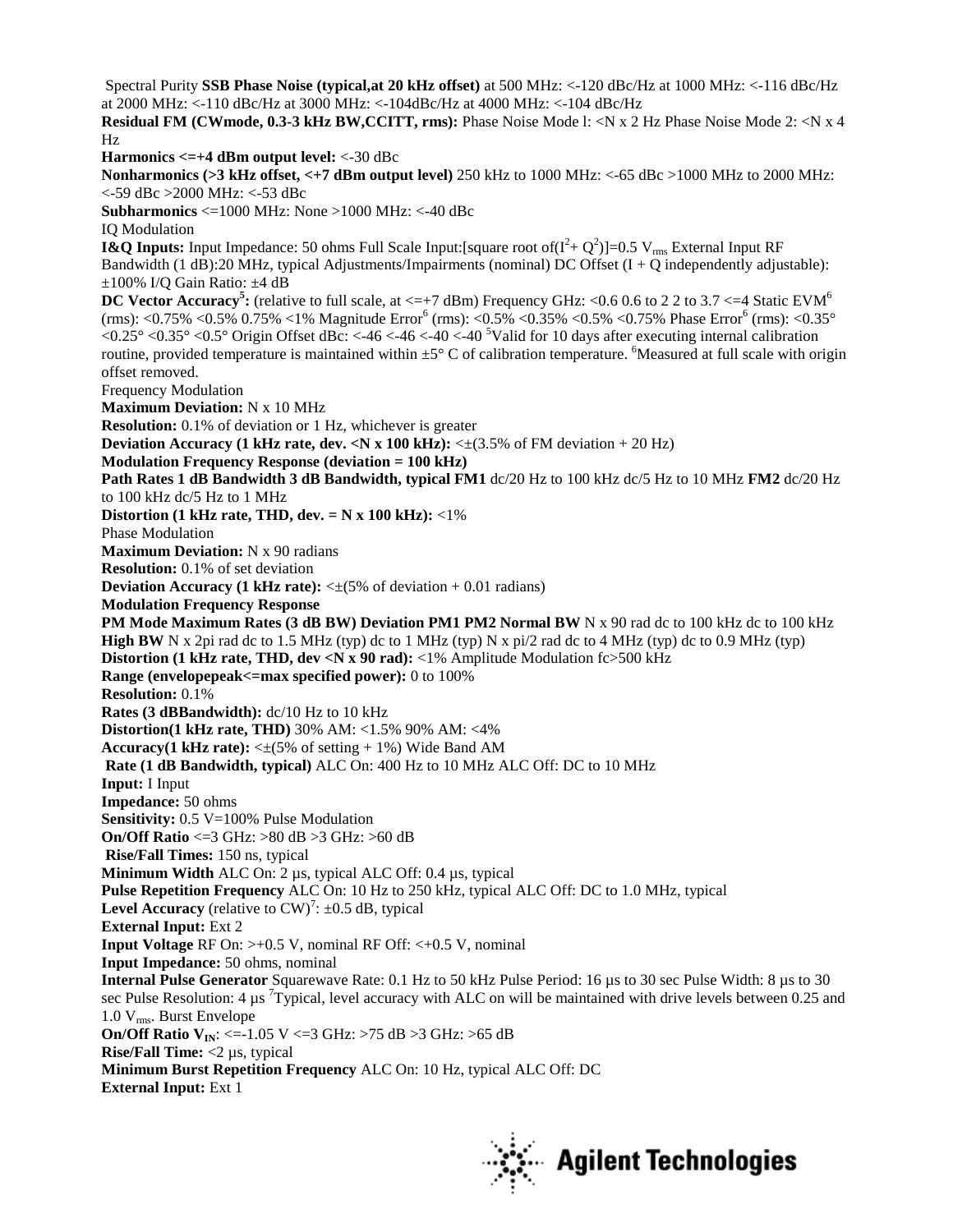**Input Impedance:** 50 ohms

**Input Voltage** RF Off: -1.0 V RF On: 0 V Linear Control Range: 0 to -1.0 V Internal Modulation Source Provides FM, PM, and AM Modulation Signals and LF Out

**Waveforms:** sine, square, ramp, triangle, pulse, noise

**Rate Range** Sine: 0.1 Hz to 50 kHz Square, Ramp, Triangle Optional I/Q Baseband Generator (Option UN3 or UN4) **Supported Standards:** DECT, GSM, NADC, PDC, PHS,and TETRA

**Data Structure** Frames and timeslots may be configured as different types of traffic or control channels. The data field of a timeslot can accept a user file, PRBS (PN9 or PN15), or external data with the appropriate clock.

**Internal Data:** Pseudorandom Patterns (meets ITU-T standard): Continuous PN9 (PRBS 2<sup>9</sup>-1) or PN15<sup>7</sup> (PRBS 2<sup>15</sup>-1) Repeating Sequence: any 4-bit sequence

**Downloadable Data (User Files):** Type: Serial Data Minimum Size: Must fill entire field for which it was selected Maximum Size: 1 Mbits (Opt UN3), 8 Mbits (Opt UN4)

**External Data:** Type: Serial Data Inputs: Data, Bit/Symbol Clocks Accepts data rates ±5% of specified data rate Reference Frequency Internal or External: 1, 2, 5, 10 MHz reference Data clock can be locked to the external 13 MHz reference (GSM)

**Frame Trigger Delay Control** Range: 0 to 65,000 bits Resolution: 1 bit

**Internal Burst Shape Control** Rise/Fall Time Range: up to 30 bits Rise/Fall Delay Range: 0 to 63.5 bits (varies with standard) <sup>7</sup>PN15 is not continuous in bursted mode for TETRA applications. NADC (Option UN3 or UN4) **Modulation Format:** pi/4 DQPSK

**Data Rate** (default): 48.6 kbits/sec Adjustment Range: 40 to 75.5 kbits/sec

**Filter:** Root-Raised Cosine or Raised Cosine Default Value: alpha = 0.35 Range (alpha): 0.3, 0.35, 0.4, 0.5, 0.6 **Error Vector Magnitude** (%rms)<sup>8</sup>

[see table 1]

**Channel Spacing:** 30 kHz **Adjacent Channel Power<sup>8</sup> (ACP)** (Low ACP Mode, dBc, typical) [see table 2] **Supported Burst Types:** Custom, Up/Down TCH

<sup>8</sup>Specifications apply for the frequency range, data rates and filter factors (alpha) specified at power levels >=+7 dBm.

 $^{9}$ The "channel spacing" determines the offset size of the adjacent and alternate channels: Adjacent Channel Offset=1x channel spacing, 1st Alternate Channel = 2 x channel spacing, 2nd Alternate Channel = 3 x channel spacing, 3rd Alternate Channel =  $4 \times$  channel spacing.

PDC (Option UN3 or UN4) **Modulation Format:** pi/4 DQPSK **Data Rate** (default): 42 kbits/sec Adjustment Range: 40 to 75.5 kbits/sec **Filter:** Root-Raised Cosine or Raised Cosine Default Value: alpha =0.5 Range (alpha): 0.3, 0.35, 0.4, 0.5, 0.6 **Error Vector Magnitude** (% rms)<sup>10</sup> [see table 3] **Channel Spacing:** 25 kHz

**AdjacentChannel Power<sup>10</sup> (ACP)** (Low ACP Mode, dBc, typical) [see table 4] **Supported Burst Types:** Custom, Up/Down TCH, Up Vox

 $^{10}$ Specifications apply for the frequency range, data rates and filter factors (alpha) specified at power levels >=+7 dBm.

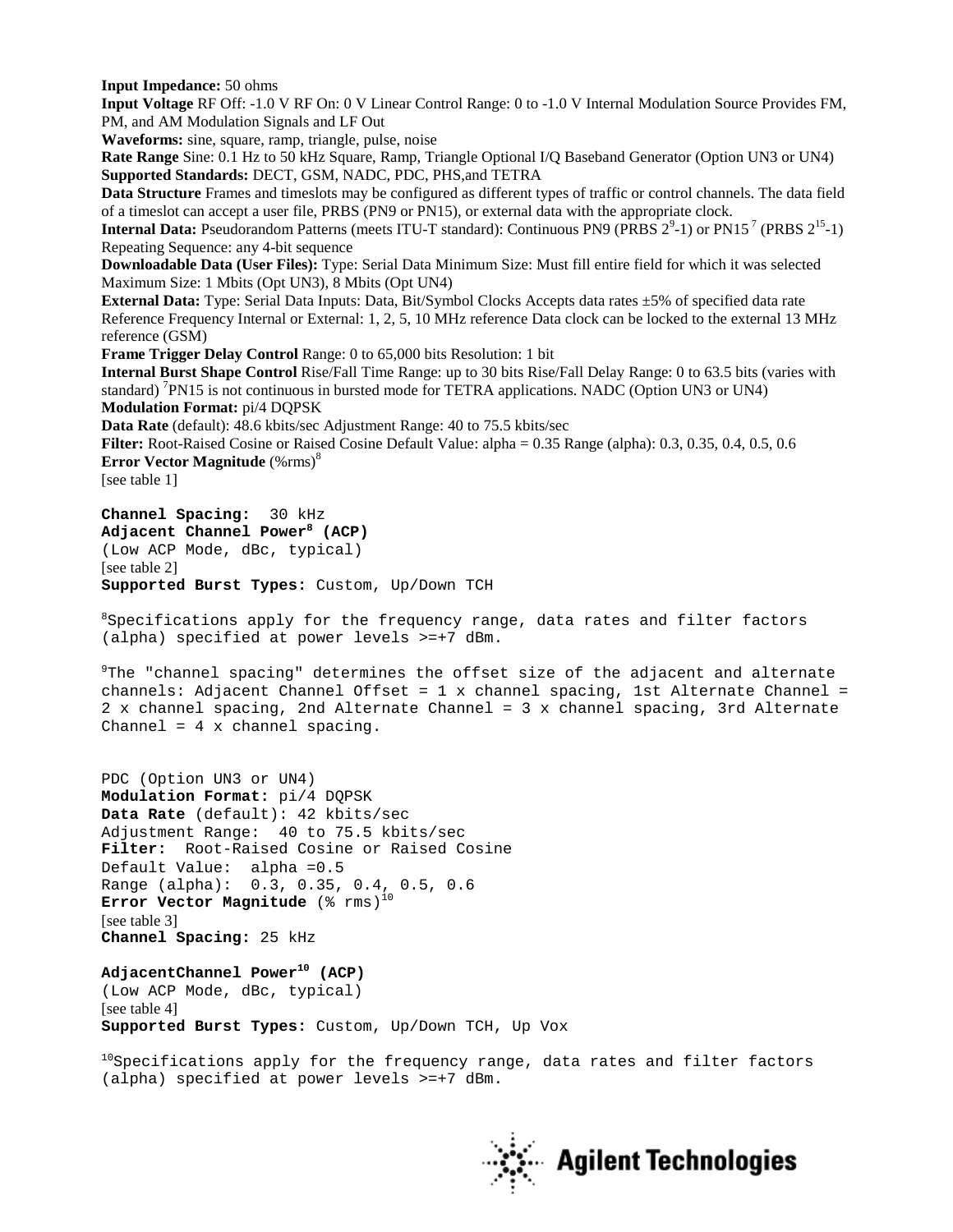$11$ The "channel spacing" determines the offset size of the adjacent and alternate channels: 1st Alternate Channel = 2 x channel spacing, 3rd Alternate Channel = 4 x channel spacing.

PHS (Option UN3 or UN4) **Modulation Format:** pi/4 DQPSK **Data Rate** (default): 384 kbits/sec Adjustment Range: 320 to 605 kbits/sec **Filter:** Root-Raised Cosine or Raised Cosine Default Value: alpha = 0.5 Range (alpha ): 0.3, 0.35, 0.4, 0.5, 0.6 **Error Vector Magnitude** (% rms)<sup>12</sup> [see table 5] **Channel Spacing:** 300 kHz **Adjacent Channel Power<sup>12</sup> (ACP)** (Low ACP Mode, dBc, typical) [see table 6] **Supported Burst Types:** Custom, TCH, Sync **Scramble Capabilities:** yes

 $12$ Specifications apply for the frequency range, data rates and filter factors (alpha) specified at power levels >=+7 dBm.

<sup>13</sup>The "channel spacing" determines the offset size of the adjacent and alternate channels: 1st Alternate Channel = 2 x channel spacing, 2nd Alternate Channel = 3 x channel spacing.

TETRA (Option UN3 or UN4) **Modulation Format:** pi/4 DQPSK **Data Rate** (default): 36 kbits/sec Adjustment Range: 31 to 37.8 kbits/sec **Filter:** Root-Raised Cosine or Raised Cosine Default Value: alpha = 0.35 Range (alpha): 0.3, 0.35, 0.4, 0.5, 0.6 **Error Vector Magnitude:**  $(\text{m s})^{14}$ [see table 7] **Channel Spacing:** 25 kHz **Adjacent Channel Power<sup>14</sup> (ACP)** (Low ACP Mode, dBc, typical) [see table 8] **Supported Burst Types:** Custom, Up Control 1 & 2, Up Normal, Down Normal, Down Sync **Scramble Capabilities:** Yes

 $14$ Specifications apply for the frequency range, data rates and filter factors (alpha) specified at power levels >=+4 dBm.

<sup>15</sup>The "channel spacing" determines the offset size of the adjacent and alternate channels: Adjacent Channel Offset=1x channel spacing, 1st Alternate Channel = 2 x channel spacing, 2nd Alternate Channel=3x channel spacing, 3rd Alternate Channel =  $4 \times$  channel spacing.

 $^{16}$ ACP for TETRA is measured over a 25 kHz bandwidth, with an 18 kHz root-raised cosine filter applied.

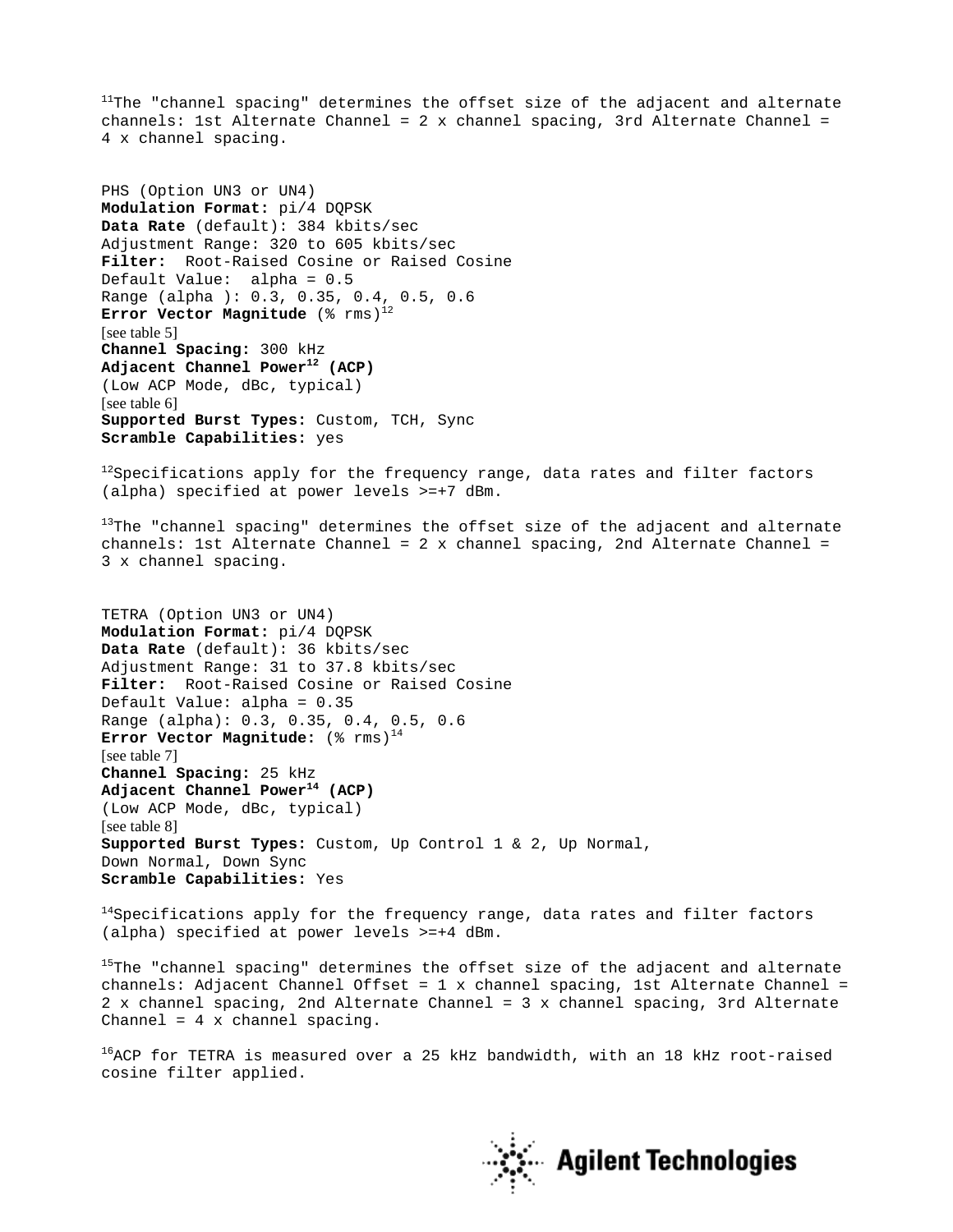DECT (Option UN3 or UN4) **Modulation Format:** GFSK **Data Rate** (default): 1,152 kbits/sec Adjustment Range: 922 to 1209.6 kbits/sec **Filter:** Gaussian Default Value: BT = 0.5 Range (BT in 0.5 steps): 0.2 to 0.7 **Deviation Accuracy:<sup>17</sup>** 6 (1.5, typical) **Channel Spacing:** 1.728 MHz **Supported Burst Types:** Custom, Dummy B 1 & 2, Traffic B, Low Capacity <sup>17</sup>Specifications apply for the frequency range, data rates and filter factors (BT) specified at power levels >=+7 dBm. GSM (DCS1800/PCS1900) (Option UN3 or UN4) **Modulation Format:** GMSK **Data Rate** (default): 270.83 kbits/sec Adjustment Range: 163 to 300 kbits/sec **Filter:** Gaussian Default Value: Bbt = 0.3 Range (BT in 0.5 steps): .02 to 0.7 **Global Phase Error:<sup>18</sup>** (rms/pk) 1°/4° 0.5°/1.75° (typical) **Channel Spacing:** 200 kHz **Adjacent Channel Power<sup>18</sup> (ACP)** (Low ACP Mode, dBc, typical) [see table 9] **Supported Burst Types:** Custom, Normal, FCorr, Sync, Dummy, Access  $18$ Specifications apply for the frequency range, data rates and filter factors (alpha) specified at power levels >=+7 dBm. <sup>19</sup>The "channel spacing" determines the offset size of the adjacent and alternate channels: Adjacent Channel Offset= 1 x channel spacing, 1st Alternate Channel = 2 x channel spacing, 2nd Alternate Channel = 3 x channel spacing, 3rd Alternate Channel =  $4 \times$  channel spacing. Coherent Carrier Out<sup>20</sup> **Range:** 250 MHz to maximum carrier frequency **Level:** 0 dBm ±5 dB, typical **Impedance:** 50 ohms  $^{20}$ Coherent carrier is modulated by FM or phase modulation when enabled. Internal Modulation Source Provides FM, PM, and AM Modulation Signals and LF Out **Waveforms:** sine, square,ramp, triangle, pulse, noise **Rate Range** Sine: 0.1 Hz to 50 kHz Square, Ramp, Triangle: 0.1 Hz to 10 kHz

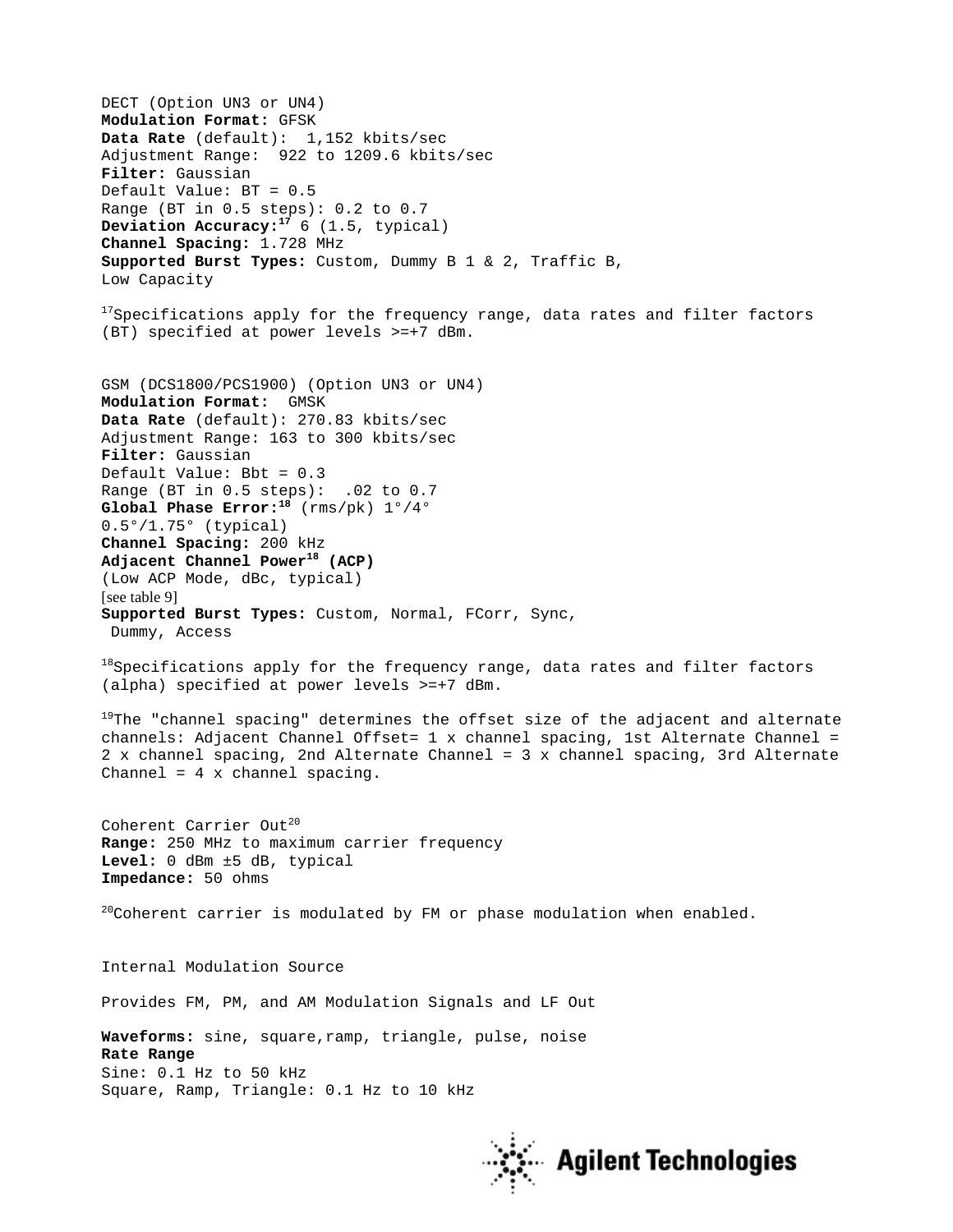**Resolution:** 0.1 Hz **Frequency Accuracy:** 0.005%

External Modulation Inputs

# **Modulation Types**

Ext1: FM, PM, AM, and Burst Envelope Ext2: FM, PM, AM, and Pulse

### TABLE 1

|  |              |                        | Continuous | Burst |
|--|--------------|------------------------|------------|-------|
|  | Low EVM Mode |                        | 1.25       | 1.75  |
|  |              | Low EVM Mode (typical) | 0.8        | 1.25  |
|  |              | Low ACP Mode (typical) | 1.5        | 1.75  |

# TABLE 2

|                                       | Continuous Burst |       |
|---------------------------------------|------------------|-------|
| At Adjacent Channel <sup>9</sup>      | $-35$            | $-34$ |
| At 1st Alternate Channel <sup>9</sup> | $-75$            | $-73$ |
| At 2nd Alternate Channel <sup>9</sup> | $-78$            | $-77$ |
| At 3rd Alternate Channel <sup>9</sup> | $-78$            | $-78$ |
|                                       |                  |       |

### TABLE 3

| -------- |  |              |                        |            |       |  |  |
|----------|--|--------------|------------------------|------------|-------|--|--|
|          |  |              |                        | Continuous | Burst |  |  |
|          |  | Low EVM Mode |                        | 1.25       | 1.75  |  |  |
|          |  |              | Low EVM Mode (typical) | 0.8        | 1.25  |  |  |
|          |  |              | Low ACP Mode (typical) | 1.25       | 1.25  |  |  |

## TABLE 4

|  |                                            | Continuous | Burst |
|--|--------------------------------------------|------------|-------|
|  | at 1st Alternate Channel <sup>11</sup> -71 |            | -69   |
|  | at 3rd Alternate Channel <sup>11</sup> -78 |            | $-78$ |

### TABLE 5

| ------- |  |              |                        |                             |  |  |
|---------|--|--------------|------------------------|-----------------------------|--|--|
|         |  |              | Continuous             | Burst                       |  |  |
|         |  |              | 1.5                    | 1.75                        |  |  |
|         |  |              | 0.9                    | 0.9                         |  |  |
|         |  |              |                        | 1.25                        |  |  |
|         |  | Low EVM Mode | Low EVM Mode (typical) | Low ACP Mode (typical) 1.25 |  |  |

## TABLE 6

| ------- |                                            |                  |       |
|---------|--------------------------------------------|------------------|-------|
|         |                                            | Continuous Burst |       |
|         | At 1st Alternate Channel <sup>13</sup> -76 |                  | -75   |
|         | At 2nd Alternate Channel <sup>13</sup> -78 |                  | $-77$ |

## TABLE 7

| ------- |              |                        |            |       |
|---------|--------------|------------------------|------------|-------|
|         |              |                        | Continuous | Burst |
|         | Low EVM Mode |                        | 1.25       | 2.0   |
|         |              | Low EVM Mode (typical) | 0.8        | 1.25  |
|         |              | Low ACP Mode (typical) | 3.25       | 3.25  |